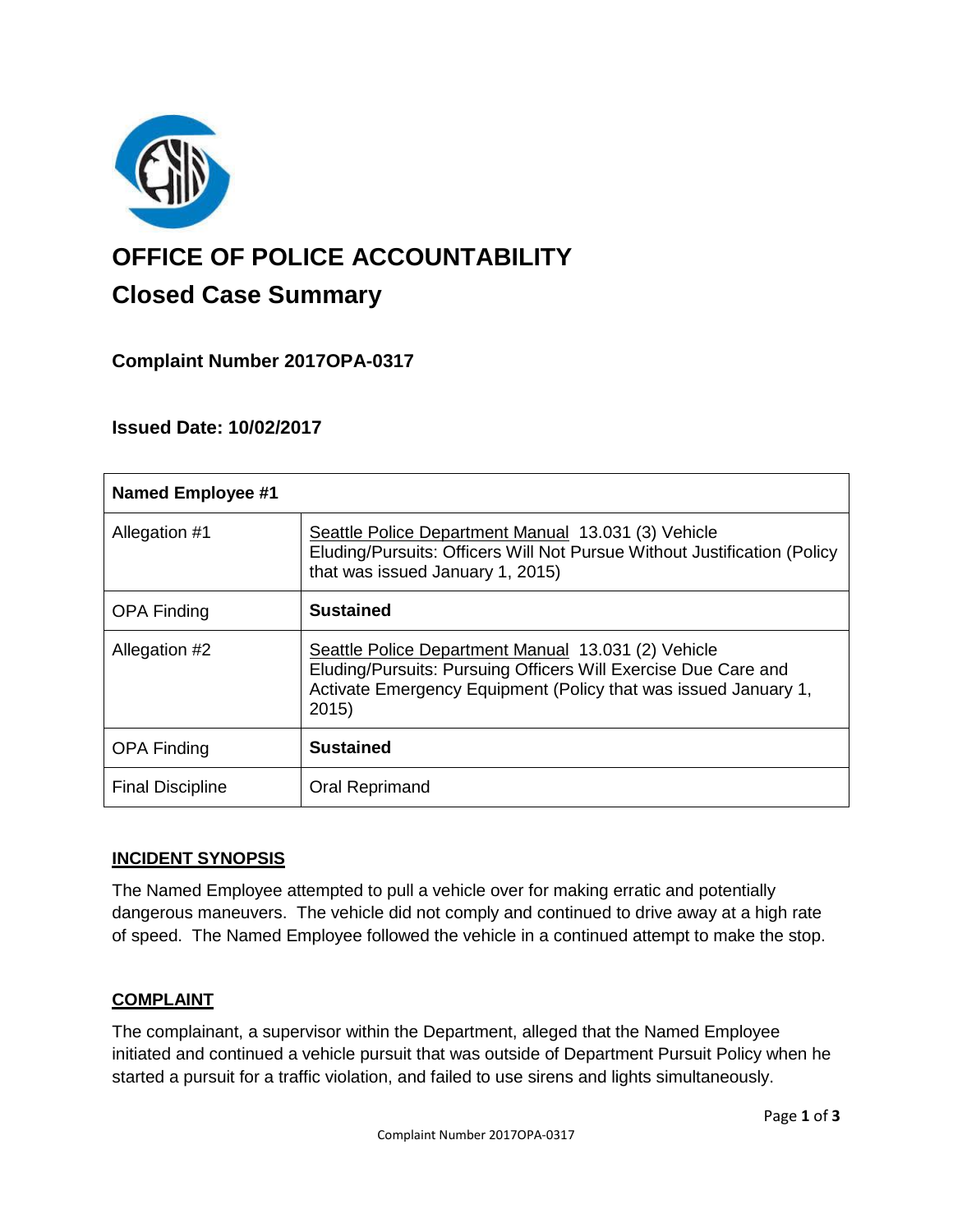#### **INVESTIGATION**

The OPA investigation included the following actions:

- 1. Review of the complaint memo
- 2. Search for and review of all relevant records and other evidence
- 3. Review of In-Car Video (ICV)
- 4. Interview of SPD employee

#### **ANALYSIS AND CONCLUSION**

SPD policy 13.031 governs pursuits by SPD employees. The policy defines a pursuit as "when an officer, operating an authorized police vehicle with emergency lights and siren activated, proceeds in an effort to keep pace with and/or immediately apprehend an eluding driver." Eluding is defined as when a driver is given a signal to stop and after a reasonable amount of time to permit the compliance with the signal to stop, the driver either increases speed, takes evasive actions or refuses to stop.

The policy states that an officer may not engage in a pursuit without justification. The policy further mandates that "[o]fficers will not pursue solely for any of the following: Traffic violations/Civil infractions; Misdemeanors; Gross misdemeanors; Property crimes; the act of eluding alone."

As a preliminary matter, Named Employee #1 denied that he was engaged in a pursuit. However, based on the OPA Director's review of the ICV, he reached the opposite conclusion. First, it was clear that Named Employee #1 drove his vehicle in an effort to keep pace with and apprehend the subject vehicle. Second, it was clear that the subject vehicle was eluding as defined in the policy. The vehicle increased its speed, it made several maneuvers that could be considered evasive actions, and it refused to stop. Lastly, after being asked by dispatch whether they were in a pursuit, prior to responding, another officer appeared to state to Named Employee #1 that they needed to "shut it down." While not determinative, in and of itself, it was certainly probative of the fact that the officers believed at that time that they were in a pursuit. Based on the OPA Director's review of the evidence and pursuant to the letter of the policy, Named Employee #1 was engaged in a pursuit.

With that determination being made, this specific pursuit was not justified and was out of policy. As indicated above, a pursuit is not permitted where it is conducted solely based on traffic violations or on the act of eluding alone. Here, Named Employee #1 began following the subject vehicle based on its high rate of speed and the absence of any apparent license or temporary plates – both traffic violations. The pursuit began in earnest after the vehicle pulled sharply in front of a bus – also a traffic violation – and continued when the vehicle failed to yield.